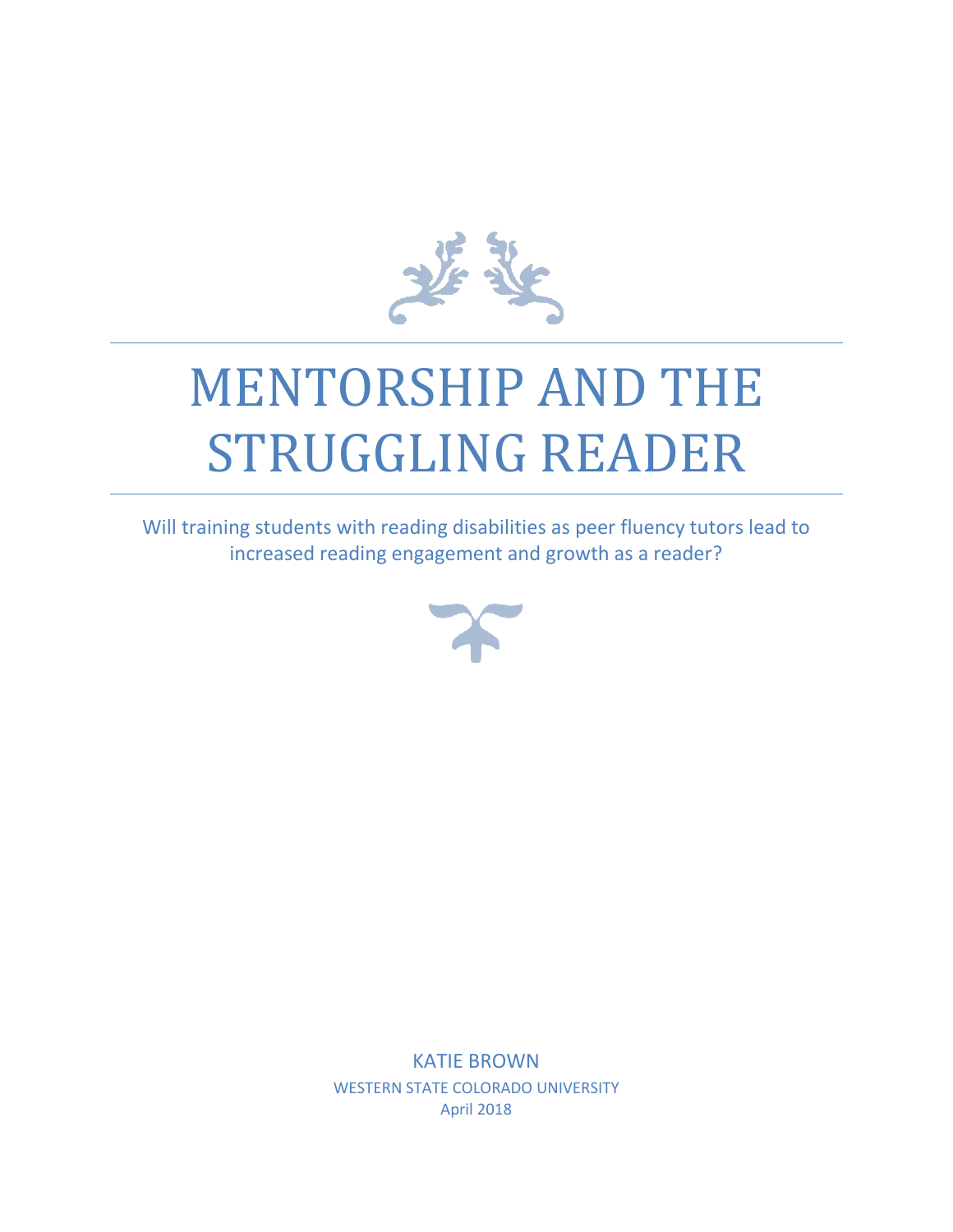# **Mentorship and the Struggling Reader**

*Will training students with reading disabilities as peer fluency tutors lead to increased reading engagement and growth as a reader?*

# **Introduction**

Many problems present themselves when thinking about how to support struggling readers. For my study I chose to focus on the fact that upper elementary and middle school students do not get the amount of time needed for explicit reading instruction and practice reading simple texts, at their independent reading level, because of the demand of the general education curriculum. One piece of evidence that points to this is that in our school district, on the CSAP/TCAP 72.01% of third graders are proficient or advanced. This percentage lowers, with some fluctuation, through the older grades and reaches a low of 66.52% of eighth graders that are proficient or advanced. In our school, on the CSAP/TCAP 21.6% of 6,7, and 8th graders with IEPs (Individualized Education Plan(s)) caught up with their peers in reading assessments, as compared to the 33.7% 4th and 5th graders with IEPs who could do so. These numbers suggest that, as the grade levels increase, there not only is there a decline in the ability to reach those struggling students, the number of struggling students increases, as well. This may be because there are no Common Core Standards that address Foundational Reading Skills, such as phonics, word recognition, and fluency past grade 5. One can read through the standards and see the after grade 5, the focus turns to close reading and comprehension fictional and informational texts.

In addition, my early research indicated that students with reading disabilities struggle more than their peers to read fluently. This may be due the fact that their decoding and automatic word recall is not as strong as students who learn to read at a normal rate. One article I read, titled "Balanced, Strategic Reading Instruction for Upper-Elementary and Middle School Students with Reading Disabilities: A Comparative Study of two Approaches" (Mansett-Williamson, Nelson, 2005) studied the importance of explicit instruction when teaching reading strategies and skills to struggling readers. Another article, titled "Literacy Learning Cohorts: Content-Focused Approach to Improving Special Education Teacher's Reading Instruction" (Brownell, Kiely, Haager, Boardman, Corbett, Algina & Urbach, 2017), studied a professional development model; the results of which also pointed to the benefits of explicit instruction. Both articles have not only confirmed the fact that fluency is an important and learned skill that is difficult for struggling readers to attain, but also that instruction needs to be explicated and targeted for students to reap full benefits. These will, therefore, be the areas that I hope this study will be able to address. I believe that in conduction this study, I will be able to examine the effect that being placed in a mentor position has on struggling readers. I am hoping that it affects not only their fluency, but that it also positively affects their reading engagement. Students learn more from teaching others, my hope is that by monitoring and providing feedback to younger students on fluency passages, they will be more aware of their own accuracy and fluent reading.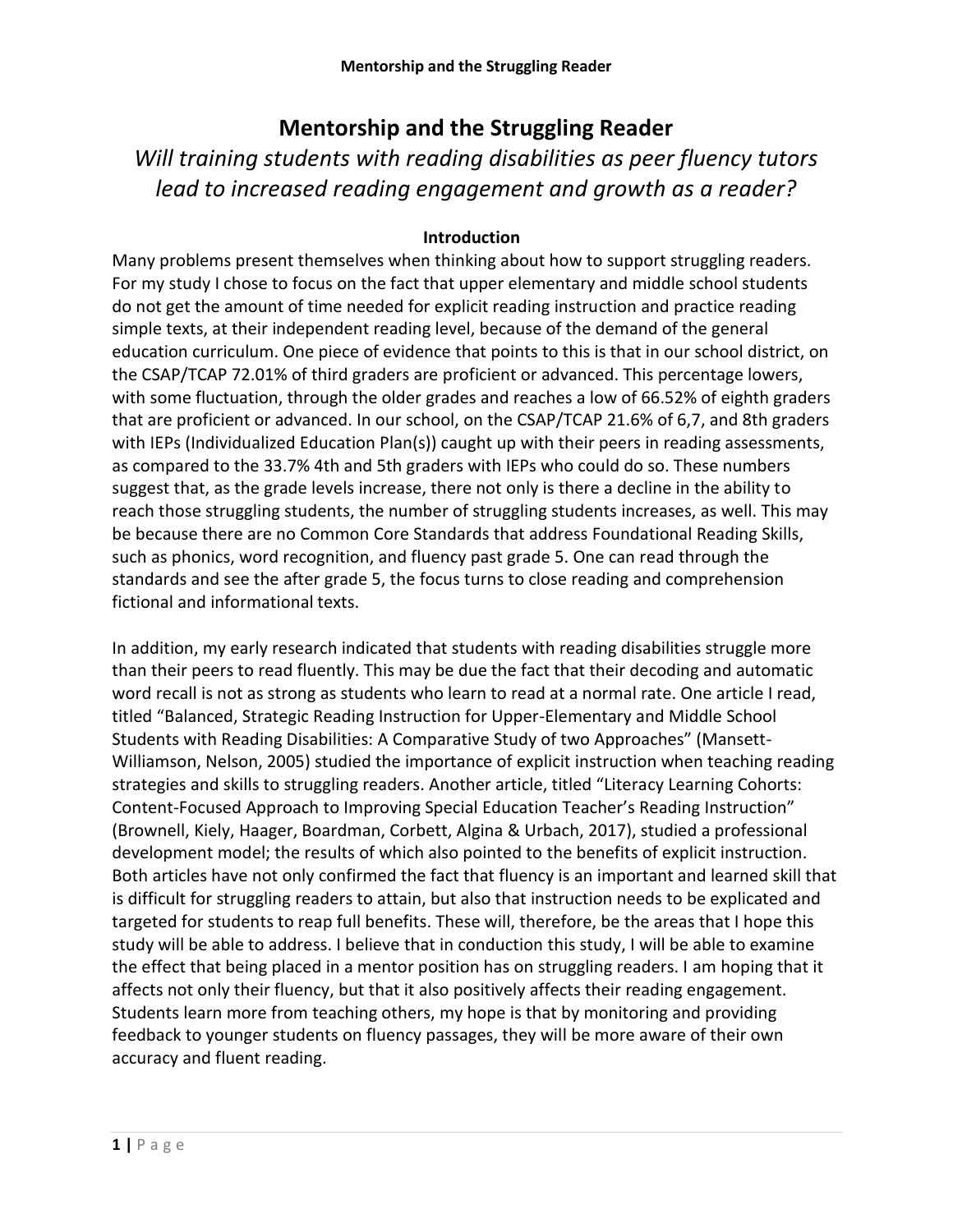# **Research Questions**

The questions that I am hoping my research will answer are:

- How can struggling readers in fourth and fifth grade, and middle school get regular reading practice and instruction in addition to grade level content?
- What is the best way to increase decoding, word identification and fluency in fourth, fifth and middle school readers with deficits in these areas?
- Will being a peer tutor increase fluency and reading engagement in struggling readers?
- How can peer tutors be used to increase reading instruction time?

# **Literature Review**

In the book, Teaching Reading to Students Who Are At Risk or Have Disabilities, the authors, William D. Bursuck and Mary Damer, have compiled years' worth of data and teaching methods to help teachers who are trying to reach "at-risk" readers. The authors claim that students with reading disabilities are generally disfluent readers. They either struggle with decoding, remembering high-frequency words, blending sounds together, or exhibit any combination of these problems. Bursuck and Damer point out that the need to read fluently increases as students get older, because they are required to read more text, at a higher level, to gain information (188). Therefore, there is a great need to get students to achieve fluency. In one of the peer-reviewed articles I read, titled "Balanced, Strategic Reading Instruction for Upper-Elementary and Middle School Students with Reading Disabilities: A Comparative Study of Two Approaches", researchers Genevieve Manset-Williamson and Jason M. Nelson, compared two different methods of instruction. Both methods included research-based approaches in phonemic awareness/analysis, decoding, fluency and comprehension. The difference was how explicitly comprehension strategies were taught. The results of the study showed that both interventions were beneficial for the participants. During a time when most students regress, summer break, the majority

of the students showed gains in comprehension, fluency and phonemic awareness. Interestingly, the group that received explicit comprehension instruction did not show growth in passage fluency. The researchers attributed this to possibly being tied to their increased comprehension. To explain, as the students read and realize, based on context, that they are reading the wrong word so they slow down to self-correct, which affects their words correct per minute. This is further proof of the complicated relationship of all the elements that go into fluent reading.

I also reviewed a book called Collaborating with Students in Instruction and Decision Making: The Untapped Resource, by Richard A. Villa, Jacqueline S. Thousand, and Ann I. Nevin. In this book, there is a chapter dedicated to peer tutoring and partner learning. This source taught me that the kind of peer tutoring I will be studying is known as "cross-age" tutoring and has been successful in many different subject areas. I also learned the importance of purposefully training students to be tutors. According to Villa, Thousand, and Nevin, there are six essential ingredients for successful peer tutoring to happen. The help the tutor provides must be relevant, appropriately elaborated, timely and understandable to the tutee. In addition, the tutor must provide a chance for feedback to be practiced and the tutee must practice it (63). The authors also provide a checklist, or guide, to establishing a peer-tutoring practice to ensure that the essential ingredients are being thought about and included. Areas that are to be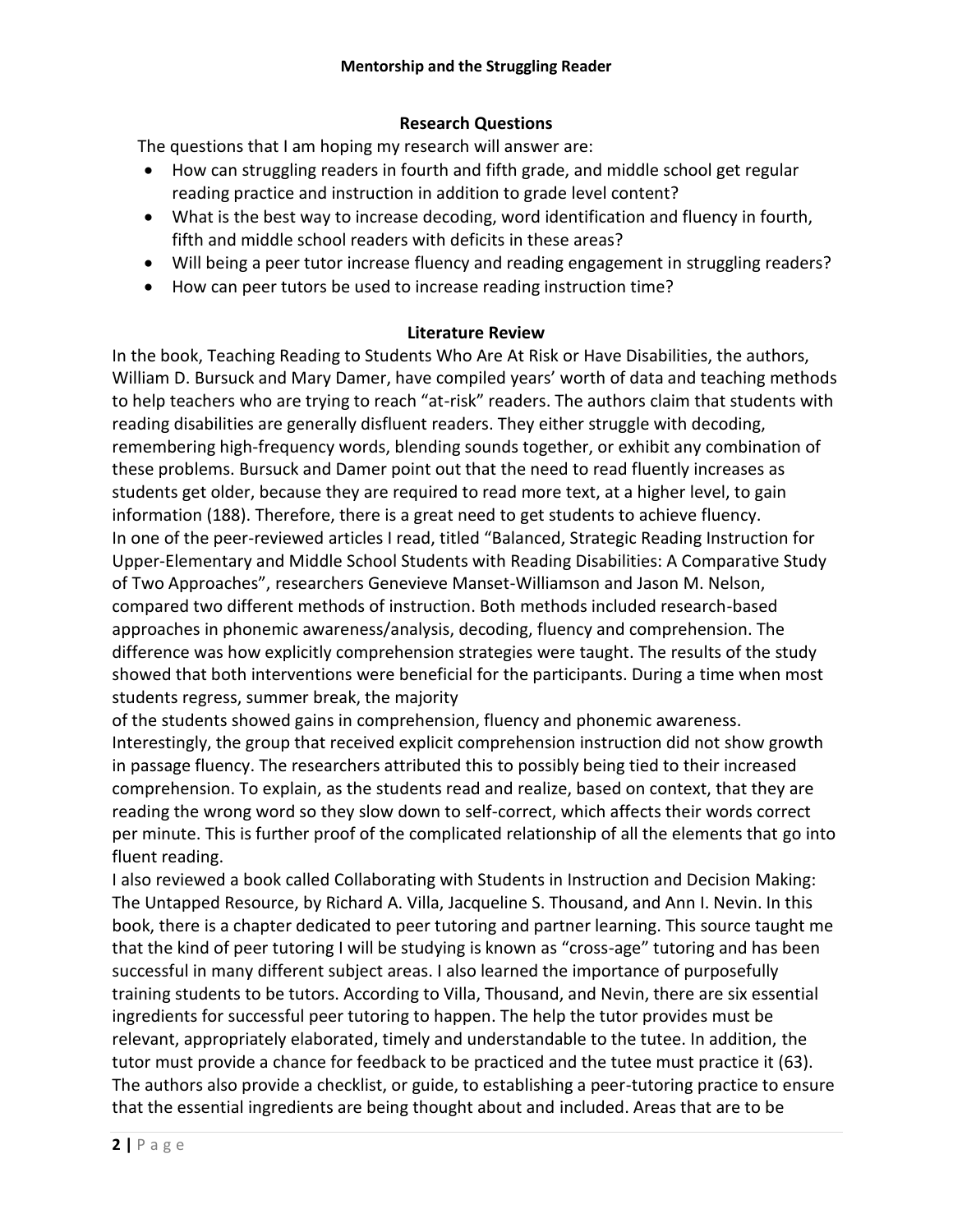considered include identifying students to participate, recruiting and training those students, supervising tutoring sessions, evaluating the progress, reinforcing and recognizing the hard work put in by both the tutor and the tutee, analyzing and redesigning, and sharing results with colleagues.

# **Methods and Participants**

The study took place at my school and the participants were students in fourth, fifth, sixth, and seventh grades. There were seven tutors and seven tutees. Of the tutors, three were female and four were male. Of the tutees, two were female and five were male. The tutors were all students who have been identified with reading disabilities. The tutees were in first and second grade, and were identified by their teachers as needing support in fluency practice. All the students whom I asked to participate, were willing to do so and all signed and returned parental permission forms.

The methodology that I used was a combination of quantitative and qualitative data collection. I used fluency assessments to count words correct, and errors made at three different points during the study (at the beginning, middle and end). I compared those numbers at the end of the study to see if there was any growth. I also used percentages to keep track of how many steps the tutors were able to do on their own throughout the study. As for qualitative data, I conducted student and parent surveys to get data on reading engagement from different points of view. I also conducted a student interview at the end of the study to get their perspective on the study and to ask if they would be interested in tutoring again.

This methodology made sense because I needed to use quantitative data to show growth in reading fluency and qualitative to show increased reading engagement. This is the logical way to track this simply because fluency can be counted, but engagement is more a matter of interest in something and cannot be counted numerically.

# **Data Collection**

I used several data collecting forms throughout this study. I started the study with a brief student survey and a fluency assessment. I sent a short parent survey home with each tutor, one at the beginning and one at the end of the study. The end-of-study survey also included a few short answer responses. I also used a tutoring session checklist to track each tutor's ability to conduct a session. Half-way through the study, I conducted a second fluency assessment and a brief interview to see how students felt the study was going. At the end of the study, I conducted a final fluency assessment, a survey and a brief interview.

In addition to parent and student surveys, I also sent a survey to the classroom teachers. To make it as easy as possible on teachers, I only sent a survey at the end of the study, although we informally touched base on interest and progress during the study.

I would like to note that I did not use one my forms because it was not feasible. It was an observation form so I could observe the student in the classroom during independent reading time to gauge reading engagement. The problem was that not all classes have independent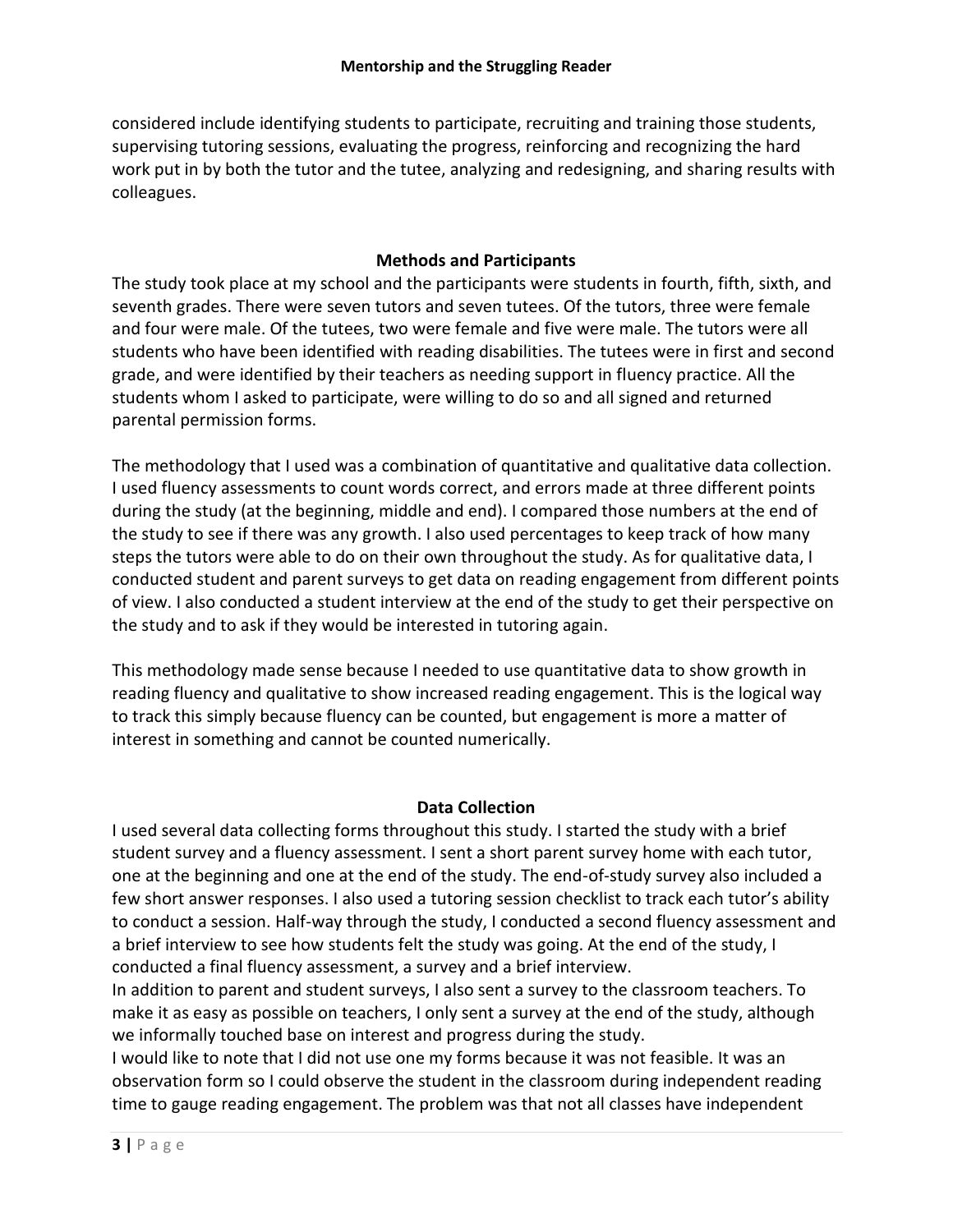reading time, and those that do, do not have it on a consistent basis. I feel that this is further evidence that older students do not get the time they need to practice reading at their reading levels.

# **Results**

To analyze the data and determine the results I did the following:

- I compared fluency scores from the beginning, middle, and end of the study (words per minute and errors made).
- I counted the sessions completed and divided by the number of weeks to determine how many sessions per week were done.
- I determined how well each component was completed by each tutor during their sessions and indicated it with a percentage.
- I compared engagement survey questions from the beginning to the end of the study and indicate those with a score that matches the score on the data collection form.
- I analyzed each student's interest in the study and share their desires to either continue or discontinue tutoring younger peers.
- I summarized teacher, parent, and participant responses to engagement-based survey questions and interviews.

# **Summary of Session Components 118 Total Sessions**

| Component                                                     | Yes  |
|---------------------------------------------------------------|------|
| Tutor was prepared with the correct folder and passages.      | 100% |
| Tutor turned on audio recorder at the start of the session.   | 99%  |
| Tutor directed tutee to follow along as they read the passage | 97%  |
| aloud.                                                        |      |
| The tutor read the passage with only random error (<98%).     | 96%  |
| The tutor corrected errors and provided unknown words on the  | 96%  |
| first two read throughs to at least 90% accuracy.             |      |
| The tutor administered a one-minute probe on the third read   | 100% |
| through.                                                      |      |
| The tutor marked the errors on the probe                      | 100% |
| The tutor wrote the correct words-correct-per-minute on the   | 97%  |
| probe.                                                        |      |
| The tutor recorded the correct words-correct-per-minute and   | 100% |
| errors per minute on the data recording form.                 |      |
| The tutor gave the tutee a sticker if all components were     | 99%  |
| completed within the 20-minute time frame.                    |      |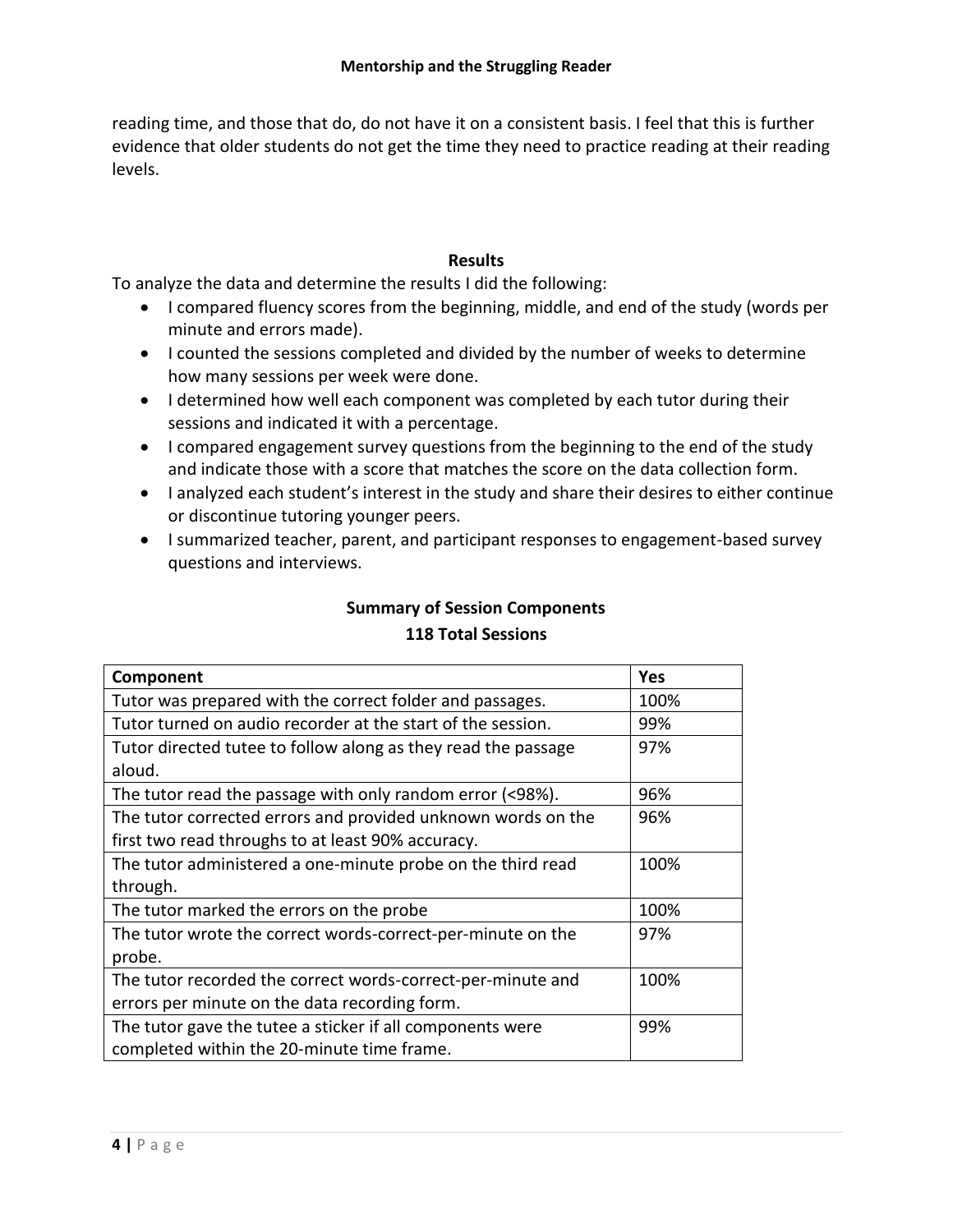# **Summary of Reading Fluency Assessments**

| Category                        | How many students showed improvement? |  |
|---------------------------------|---------------------------------------|--|
| Passage level                   | 0/7                                   |  |
| <b>Words Correct Per Minute</b> | 5/7                                   |  |
| Errors in a Minute              | 717                                   |  |

#### **Summary of Engagement Survey**

| <b>Statement</b>                                 | <b>Higher</b> | Lower | Same |
|--------------------------------------------------|---------------|-------|------|
| I like reading out loud.                         |               |       |      |
| I like reading to myself.                        |               |       |      |
| I want to understand more of what I read.        |               |       | 6    |
| I want to read faster.                           |               |       |      |
| I want to read harder words and books.           |               |       |      |
| I think I can help others become better readers. |               |       |      |

# **Explanation of Charts**

Each student has three tables that show the tutors' growth in different areas in the study. The first table shows their accuracy in carrying out the different components of the tutoring sessions. The second table shows the difference in their responses to the reading engagement questions. The third table shows their fluency scores from the beginning, middle, and end of the study. At the end of the tables, there are three summary tables that include data from all seven students.

#### **Implications**

When I started this study, my purpose was to see if peer tutoring was a feasible intervention for struggling readers. I found research to support the need for additional fluency practice, and I found research that indicates peer-tutoring is an untapped, potential resource – that there has been success using peer-tutors to help struggling readers. However, my study takes peertutoring one step further than the previous research did, by asking what happens if the tutor is a struggling reader.

The study took place over 9 weeks; the first week was spent giving fluency assessments, training students to tutor younger students, and conducting surveys. We discussed the importance of fluency, and, per one of my research articles, explicitly discussed the need for fluency instruction and the steps that go along with it (modeled reading, re-reading, and oneminute probes). For the rest of the study, the tutors conducted fluency sessions with their younger partners.

I learned a lot during the study. First, as I expected, all of the tutors showed growth in one way or another – either their words read per minute increased, or their errors made in a minute decreased. In some cases, both areas improved. Second, according to their survey answers, most of them indicate that their reading engagement has increased, as well. They want to read faster, or they say they enjoy reading aloud more, or they are interested in continuing as a peer tutor to help younger readers. Third, this study helped their confidence and it was fascinating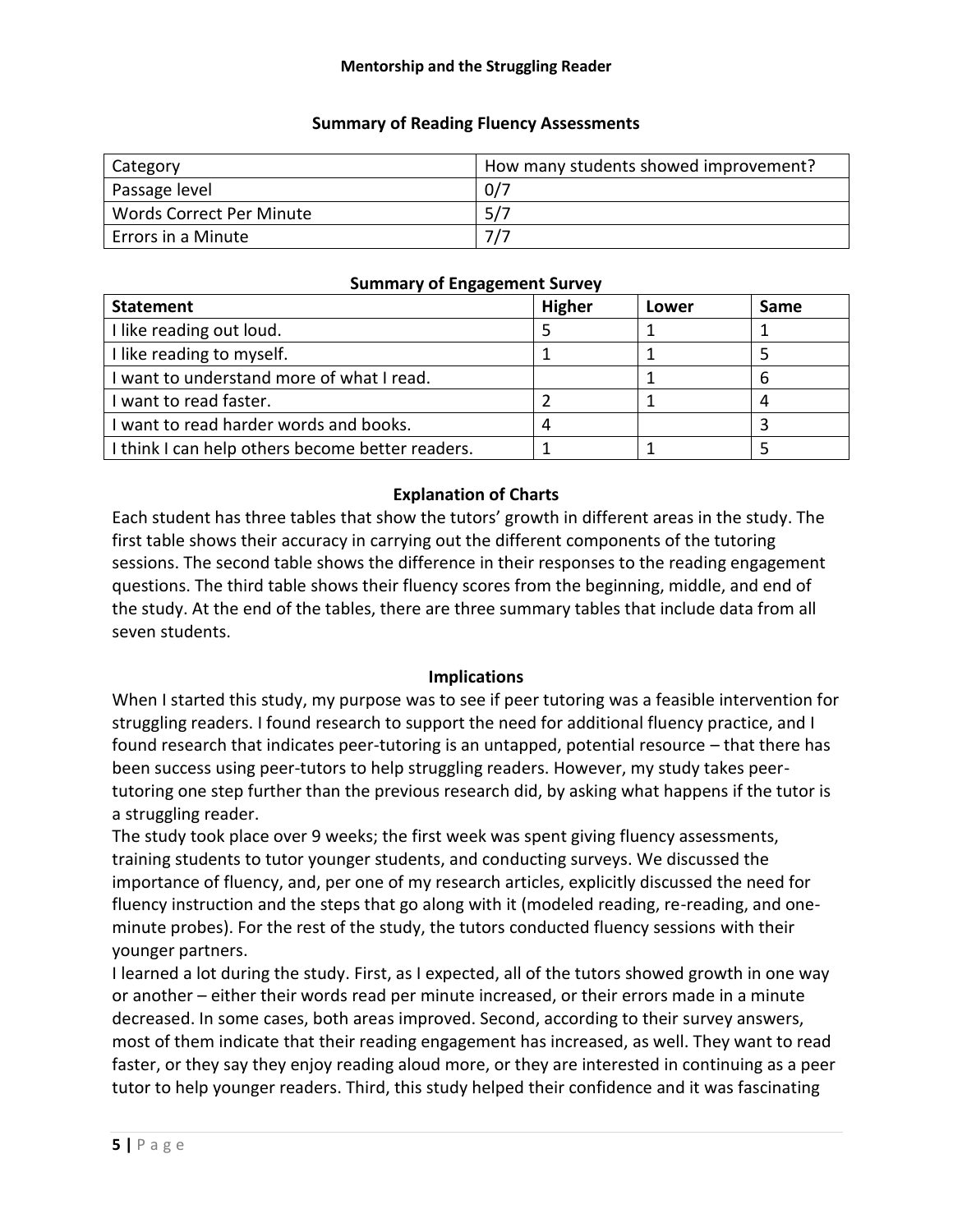to watch those students to whom teaching comes naturally. For example, I had one student who was so comfortable and confident as a tutor that she seemed like a different student. She used her own corrective language, and after a couple of sessions, realized that her partner kept getting lost and continued to keep watching her as she read aloud – supporting her as needed. I also received positive feedback from teachers who had different points-of-view than I as the researcher, or the participants had. I was told that several students showed an increased confidence in their ability to read aloud in class, or to help another student in class. I also had one student whose teacher reported he has branched out as far as who he works with in class. She said it was almost like he realized "I can help other people" and "I can initiate conversation." This is an added bonus – one that I had not even considered, but one that the teacher attributed to the study.

The results of this study show that there are indeed other options for getting older, struggling readers to practice reading appropriate texts aloud. Teaching students how to teach other students, and supporting them while they do it, can be a valuable method for learning. The students who really enjoyed tutoring did very well completing the sessions with fidelity and showed a definite increase in reading engagement. I would like to continue this practice next year with those students who I know enjoyed it and who were solid with their methods. However, I would plan these sessions for a quarter at a time, and would only have four, possibly five, tutoring sessions a day.

As successful as I feel that study was, there are definite limitations. First, planning times with first, second, fourth, fifth, sixth, and seventh graders was difficult and I had to adjust my schedule more than once to accommodate other class schedules. For example, several sessions were missed because of field trips or class parties. Second, seven tutoring sessions a day was somewhat repetitive and because the sessions were so close together, often felt rushed – even though they all managed to conduct their sessions in the allotted time. Third, I happened to get lucky with the partnerships that I made – which made me realize that pairing personalities is as important as pairing reading levels and the next time I have these sessions, I will be sure to keep this in mind.

#### **References**

- Brownell, M., Kiely, M. T., Haager, D., Boardman, A., Corbett, N., Algina, J., & … Urbach, J. (2017) Literacy Learning Cohorts: Content-Focused Approach to Improving Special Education Teachers' Reading Instruction. Exceptional Children, 83(2), 143-164.
- Bursuck, William, D., & Damer, Mary. (2015). Teaching Reading to Students Who Are At Risk or Have Disabilities: A Mulit-Tier RTI Approach. New Jersey:Pearson Education.
- Dufrene, B., Reisener, C., Olmi, D., Zoder-Martell, K., McNutt, M., & Horn, D. (2010). Peer Tutoring for Reading Fluency as a Feasible and Effective Alternative in Response to Intervention Systems. Journal Of Behavioral Education, 19(3), 239-256.
- Genevieve Manset-Williamson, a., & Jason M. Nelson, a. (2005). Balanced, Strategic Reading Instruction for Upper-Elementary and Middle School Students with Reading Disabilities: A Comparative Study of Two Approaches. Learning Disability Quarterly, (1), 59. doi:10.2307/4126973
- Gortmaker, V. J., Daly, E. I., McCurdy, M., Persampieri, M. J., & Hergenrader, M. (2007). Improving Reading Outcomes for Children with Learning Disabilities: Using Brief Experimental Analysis to